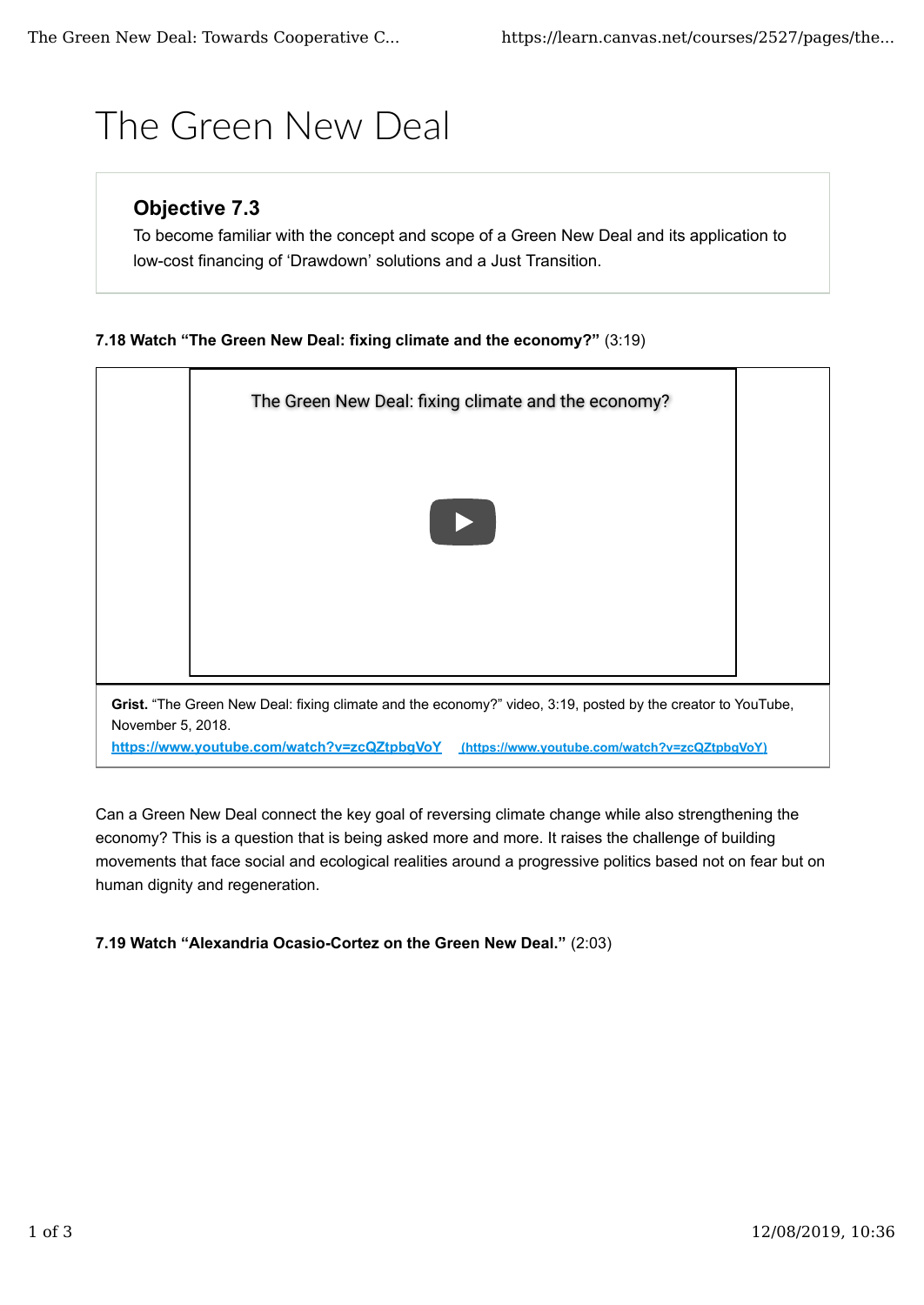

The election of new members to the American Congress in 2018 has generated a whole new push for a Green New Deal. The political struggle underway in early 2019 is being elevated by 29 year-old Alexandria Ocasio-Cortez, a new member of Congress from Queens, New York. Her voice and the mobilization of young people in The Sunrise Movement around a green new deal reflect the urgency of our moment in history. Her emerging plan reflects the political frame for communicating and animating the importance of a Green New Deal.

#### **7.20 Read "This Radical Plan to fund the 'Green New Deal' just might Work."** (9 minutes)

Brown, Ellen. "This Radical Plan to fund the 'Green New Deal' just might Work," article, The Web of Debt Blog, December 17, 2018. **https://ellenbrown.com/2018/12/17/this-radical-plan-to-fund-the-greennew-deal-just-might-work/comment-page-1/#comment-127884 (https://ellenbrown.com/2018/12 /17/this-radical-plan-to-fund-the-green-new-deal-just-might-work/comment-page-1/#comment-127884)**

Earlier in this module you were introduced to how the Bank of Canada issued debt free money between 1938 and 1974 and directly invested into the economy. You also saw the ballooning debt created when the government stopped doing so in favour of borrowing from the private banks to pay for its deficits. In this article, Ellen Brown shows how the Green New Deal can be financed using a Bank of Canada type strategy in the U.S. Importantly, she also illustrates how regionally based public banks could become part of the delivery strategy, not unlike the KfW public bank in Germany.

#### **7.21 Read "Public Money for Sustainability and Social Justice."** (15 minutes)

Mellor, Mary. ""Public Money for Sustainability and Social Justice," wiki entry, P2P Foundation Wiki, accessed January 28, 2019 and originally published by CSG Deep Dive Berlin 2015. **http://p2pfoundation.net/Mary\_Mellor\_on\_Public\_Money\_for\_Sustainability\_and\_Social\_Justice (http://p2pfoundation.net/Mary\_Mellor\_on\_Public\_Money\_for\_Sustainability\_and\_Social\_Justice)**

But can a Green New Deal actually contribute to democratizing our decision making in a manner that